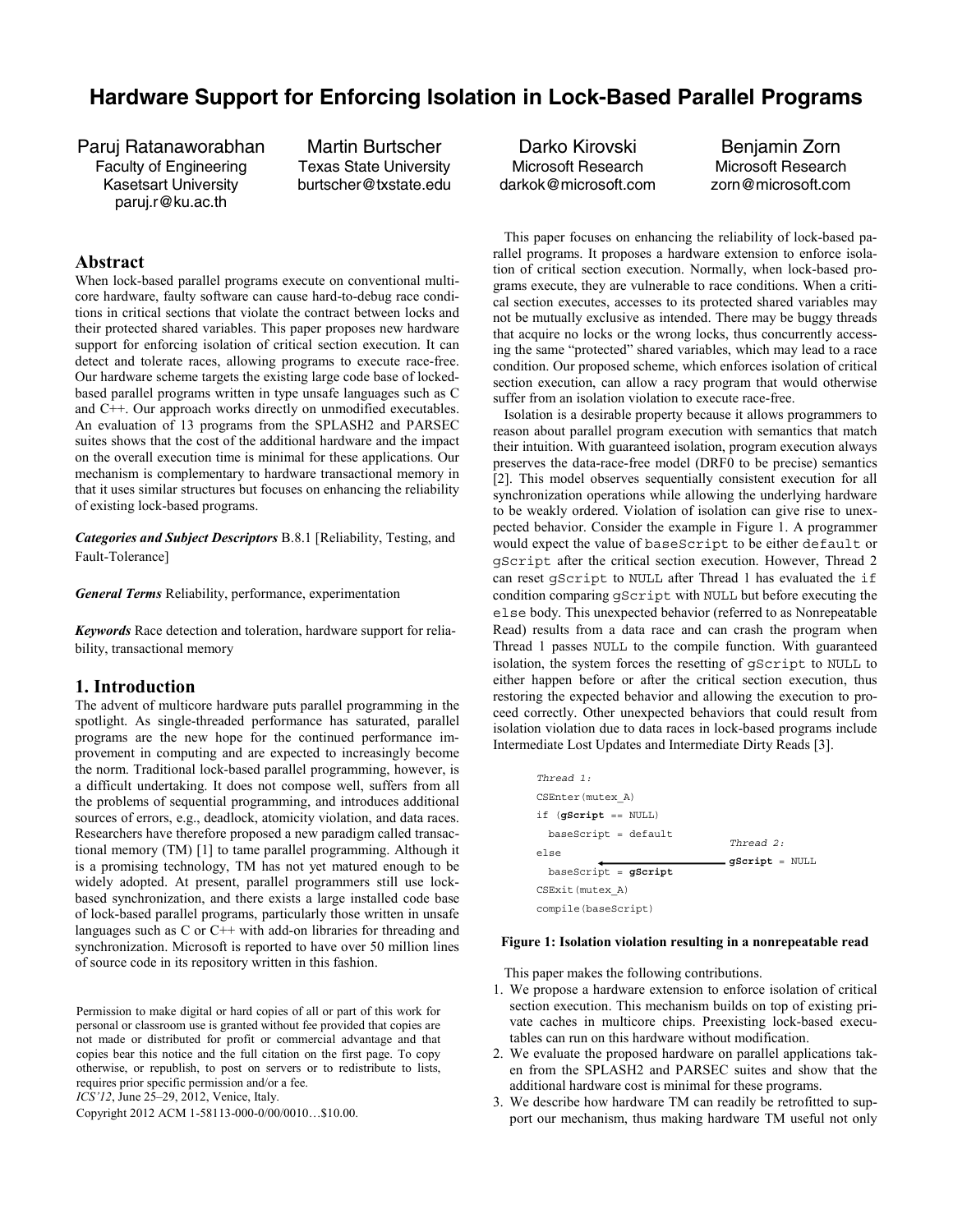for new transaction-based code but also for conventional lockbased programs.

### **2. Theoretical Framework**

This section investigates the theoretical framework for handling isolation violations. We first consider harmful interleavings between accesses to shared variables of safe threads and those of non-safe threads. A safe thread only accesses shared variables inside of critical sections that are guarded by the correct locks whereas a non-safe thread might access the same shared variables outside of any critical section or use the wrong lock to guard them. Then, we present a mechanism that enforces isolation by preventing all harmful interleavings. We first consider cases where a single variable is protected and accessed in a non-nested critical section. Then, we extend this theoretical framework to cover cases involving multiple variables and overlapped critical sections. The proposed framework is based on ToleRace [4], a software tool and runtime environment that prevents asymmetric data races.

Let r, w, and x denote read, write, and don't-care operations, respectively, and let lower case letters represent accesses of non-safe threads and upper case letters represent accesses of safe threads. r+ denotes a sequence of at least one read and r\* indicates zero or more reads. The operators + and \* are equally defined for writes and don't-cares. We note that there are only three ways in which a sequence of operations from a single thread can interact with a single variable: by reading it only  $(r+)$ , by setting its value regardless of its prior (wx\*), and by setting its value based upon its prior (r+wx\*). For the r+wx\* sequence, we assume that w is dependent upon the value retrieved by r.

Suppose that one of the three possible sequences of operations from a non-safe thread slices the operations of a safe thread into two parts. This results in 27 possible interleavings among the three sequences from both threads, i.e., three possible sequences for the first part of the safe thread, times three sequences for the non-safe thread, times three sequences for the second part of the safe thread. Some of these interleavings are harmful and result in an isolation violation. We classify them in terms of race cases in the first two columns of Table 1. Note that the sequences in capital letters represent the safe thread operations and are combinations of two or more of the three sequences mentioned above. For example,  $R+X^*$ in race case I corresponds to either an  $R+$  or an  $R+$ WX $*$  sequence. The notation used for the sequences in race case VI is slightly overloaded; it denotes the set of interleavings that can result from an r+wx\* intervening sequence from the non-safe thread that does not already belong to cases IV and V.

**Table 1: Data races that result in an isolation violation and the outcome of the resolution function** *f* **(see below), attempting to guarantee isolation in the presence of each type of race** 

|    | race type                        | short-hand  | serializable | $V'$ $V''$ | schedule    |
|----|----------------------------------|-------------|--------------|------------|-------------|
|    | $X+$ wx* $R+X^*$                 | <b>XwR</b>  | Yes          |            | <b>XRw</b>  |
|    | $R^*WX^*$ r+ $R^*WX^*$           | WrW         | Yes          |            | rWW         |
|    | $R+X^*$ wx* $WX^*$               | <b>RwW</b>  | Yes          |            | <b>RWw</b>  |
| IV | $R + r + wx^* R +$               | <b>RrwR</b> | Yes          |            | <b>RRrw</b> |
|    | $WX^*$ r+wx* $X+$                | WrwX        | Yes          |            | rwWX        |
|    | $X + r + wx^* X + - \{ V + V\} $ | <b>RrwW</b> | No           | N.A        | N.A.        |

Column 3 of Table 1 provides a short-hand notation for each race case. It only includes the access operations that matter. For example, in race case II, isolation violation occurs because the read operations from the non-safe thread observe the "dirty" value produced by the first write instead of the second. Operations that are relevant in this case are the read from the non-safe thread and the two writes from the safe thread that sandwich the read (hence the WrW shorthand notation). The motivation for these short-hand notations will become apparent when we explore the mechanism for ensuring isolation next.

Note that our theoretical framework needs to be concerned only with race condition involving 2 threads. Any race condition among K threads where K is greater than 2 can always be reduced to one of the above race cases between two threads shown in Table 1 [4].

### **2.1 Idealized Mechanism for Ensuring Isolation**

The core approach to guaranteeing isolation of critical section execution is to replicate the protected shared state so that the thread that acquires a lock on the shared state has an exclusive copy. This thread continues reading from and writing to this copy until it releases the lock. When the lock is released, the system determines which, if any, isolation violation occurred and decides whether to propagate the value of the local (exclusive) copy or the global copy upon releasing the lock. Isolation can be guaranteed as long as the access operations involved in a race are serializable. If they are not, our system is still able to detect the isolation violation and functions as a race detector in this case. The idealized mechanism for enforcing isolation is described below and shown diagrammatically in Figure 2. Our mechanism is only concerned with enforcing serializable execution and, therefore, cannot fully handle parallel programs that require "stronger" semantics such as linearizability.



#### **Figure 2: Ensuring isolation by replicating shared state and propagating appropriate copies using the resolution function** *f*

*Initialization and Finalization*: Assume that the binding of lock  $x_V$ to shared variable *V* is known before the critical section in the safe thread  $T_1$  is entered and that storage for two additional copies ( $V'$ , *V*'') of variable *V* is available. This assumption is only valid with the idealized mechanism. Our implementation relaxes this assumption a great deal.

*Lock (Entry)*: When lock  $x_V$  is acquired by  $T_1$ , copying *V* to *V*' and  $V''$  ( $V''=V'=V$ ) is performed atomically. Note that the copying and the lock acquire may not be performed atomically.

*Reads and Writes inside the Critical Section*: All instructions in the critical section of  $T_1$  use *V*' instead of *V*. *V*' is the local copy of *V* for  $T_1$  that cannot be accessed by other threads, not even due to a race. All other threads  $T_2$  are unchanged and continue using *V* for all accesses. Copy  $V''$  is not accessed by any thread until  $T_1$  exits the critical section.

*Unlock (Exit)*: When  $T_1$  exits the critical section by releasing the acquired lock, the system analyzes the content of  $V$ , the original value  $V'$ <sup>'</sup>, and the value  $V$  that could have been altered by other threads as a consequence of a race. Depending on the relationship of the values in  $\{V, V', V''\}$  and knowledge about the specific race case from Table 1 that has occurred, the resolution function  $V = f(V, V)$ ,  $V'$ ) defines the value of *V* after  $T_1$  finishes its critical section. The resolution function is executed atomically.

Combining the mechanism outlined above and the knowledge of each race case in Table 1, we can reason about which cases the sys-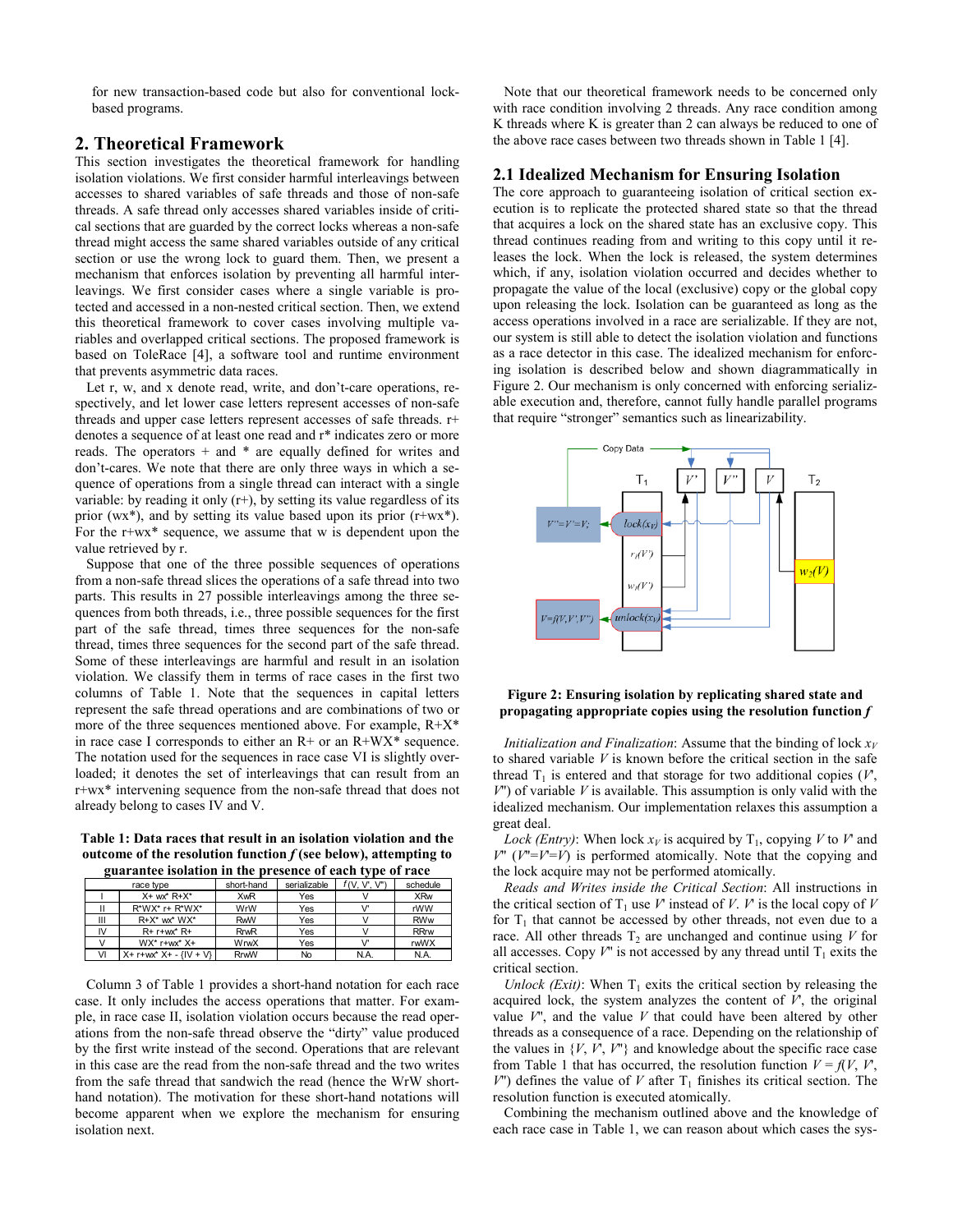tem can handle and enforce isolation. The last two columns of Table 1 summarize the definition of *f* and indicate the resulting serializable schedule of operations for cases where isolation can be enforced. We see that a system with this type of resolution function can guarantee isolation in all race cases except the RrwW case. Here, the safe thread and the interleaved part of the non-safe thread both read the value of the shared variable after the safe thread has entered the critical section, and then they execute in parallel. Both threads see the same value returned by the read, which would not be possible if the safe thread had executed its critical section in isolation. This case is, therefore, not serializable under our theoretical framework. (Section 6 discusses the possibility of tolerating this case with re-execution.)

### **2.2 Multiple Variables and Nested Critical Sections**

So far, we have only considered multithreaded, single-variable, nonnested critical section contexts. We now extend our framework to handle all cases, including multiple variables and nested critical sections. Local copies and the resolution function need to be made and executed atomically for multiple variables. Nested critical sections share their local copies with the outermost critical section. However, they have their own resolution function to resolve races for their protected variables.

In general, this mechanism to ensure isolation may lead to inconsistent execution. If it does, the system cannot enforce isolation and reverts to isolation violation detection mode instead. Inconsistent execution arises when the system reorders operations of a non-safe thread such that the operations do not follow their original program order and there are dependencies among the operations that must be observed. This can occur because the proposed mechanism resolves races to each variable independently. Here, dependencies refer to data dependences, i.e., when a write to a given variable depends on a read of another variable.

To understand the general cases involving multiple variables and overlapped critical sections, it suffices to consider a race involving two variables P and Q. Here we provide a summary of the actions involved in each race case. More detailed explanation can be found elsewhere [4].

Let a non-nested critical section protect both variables in a safe thread. In a non-safe thread, let an intervening sequence to P come before an intervening sequence to Q in program order, but the two may overlap each other. Table 2 enumerates all possible P and Q intervening combinations from the non-safe thread. The third column indicates whether the system reorders the intervening operations to P and Q.

**Table 2: Enumeration of intervening sequences to P and Q; trailing x\* and r+ of P sequence may overlap with Q sequence** 

| P               | Q        | reorderd by system            | dependency<br>from P to Q | enforcing isolation               |
|-----------------|----------|-------------------------------|---------------------------|-----------------------------------|
| r+              | r+       | <b>No</b>                     | No                        | Yes                               |
| wx*             | r+       | Yes                           | No                        | Yes                               |
| r+wx*           | r+       | If race IV to P               | No                        | Yes                               |
| r+              | wx*      | <b>No</b>                     | maybe                     | Yes                               |
| wx*             | wx*      | <b>No</b>                     | maybe                     | Yes                               |
| r+wx*           | wx*      | <b>No</b>                     | maybe                     | Yes                               |
| $r+$            | $r+wx^*$ | <b>No</b>                     | maybe                     | Yes                               |
| wx <sup>*</sup> | $r+wx^*$ | If race V to Q                | maybe                     | No if reordered.<br>Yes otherwise |
| $r+wx^*$        | $r+wx^*$ | If race IV to P and<br>V to Q | maybe                     | No if reordered.<br>Yes otherwise |

Note that the presented framework does not disallow orderings that violate sequential memory consistency (SC). If a programmer wants SC to be honored on weakly-ordered hardware, he or she has to use explicit synchronization operations to restrict the ordering of operations.

# **3. HEI Implementation**

Given the ubiquity of multicore chips, it seems expedient to implement our proposed *Hardware for Enforcing Isolation* (HEI) with this microprocessor trend in mind. As we shall see, not much new hardware is needed to realize HEI in a multicore setting. Preexisting multicore components lend themselves well to embrace HEI's functionality. Recall that the mechanism presented in Section 2 involves making thread-local copies of shared variables and operating on those copies. The private data cache in each core naturally serves as thread-local storage. Thus, the central idea behind the design of HEI is to use existing cache components in multicore chips and leverage the already present coherence mechanism that maintains coherency among the private caches of the individual cores. In addition, we want the underlying hardware to be transparent to the running program. The program's executable should be able to run on top of HEI without any modification or user intervention.

The proposed design assumes write-back caches and leverages the MSI snoopy invalidation-based cache coherence protocol. To support the HEI functionality, the cache coherence protocol is augmented with extra states and transitions. We believe that invalidation-based protocols are preferred over update-based protocols and write-back caches are favorable to write-through caches in a multicore environment because both require markedly less inter-core communication bandwidth relative to their counterparts. Hence, we propose the design of HEI per the above assumptions. As the HEI mechanism is tied to bus-based multicore architectures, the scalability of HEI will be limited by it. At present, we target HEI for processors with up to 16 cores.



**Figure 3: Basic structures of the proposed hardware for enforcing isolation (HEI)** 

### **3.1 Basic Design and Operation**

The basic structure of the proposed HEI is shown in Figure 3. The main components represent the safe memory region. This safe memory extends the private cache and is placed at the cache level that handles coherence traffic from other cores. Its structure is similar to that of a victim cache [5]. The design leaves the existing pri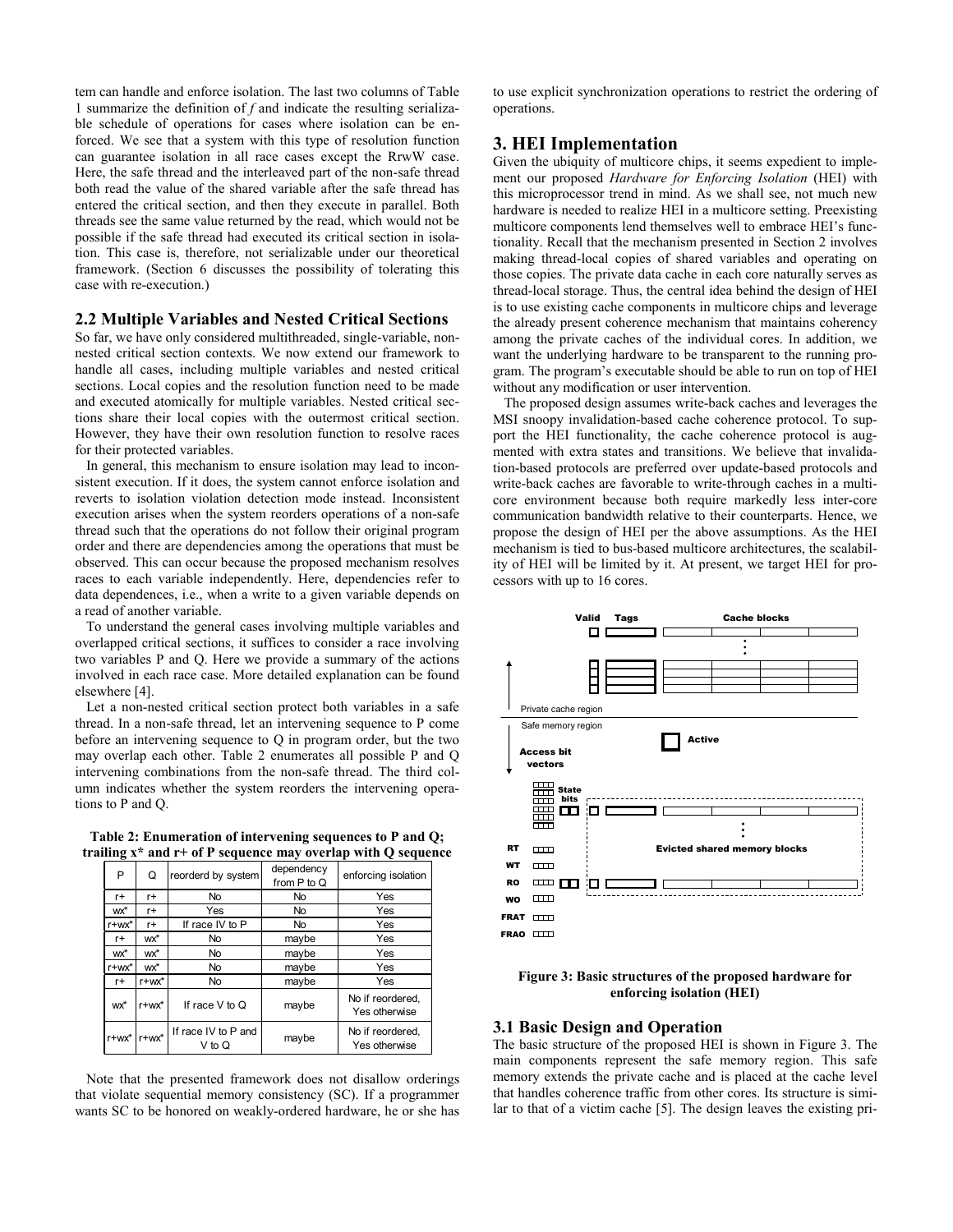vate cache unaltered, but the coherence protocol needs to be augmented.

There are four basic components in the safe memory: the evicted cache block region, the active bit, sets of Access Bit Vectors (ABV), and two status bits.

*Evicted cache block region:* The general structure of this component is the same as the private cache. The key difference is that an entry is searched associatively. Basically, a block is transferred from the private cache to this evicted region in the safe memory whenever the CPU of the core in consideration accesses potentially shared memory locations that reside in this block.

*Active Bit:* The active bit specifies whether there are valid entries in the safe memory. When this bit is set, HEI signals to the cache controller to also look for cache entries in this region. Whenever the controller receives a request from the CPU or from the bus, it first searches the private cache area. If a miss occurs, it continues the search in the safe memory before proceeding to the lower levels of the memory hierarchy. For performance reasons, searches may be launched simultaneously in multiple levels.

*Access Bit Vectors (ABV):* There are six cache block bit vectors that serve as bookkeeping mechanism for the types of accesses to each byte in an evicted cache block. They are called: Read This (RT), Write This (WT), Read Others (RO), Write Others (WO), First This Access Read (FTAR), and First Others Access Read (FOAR). The width in bits of each ABV is equal to the size of the cache block in bytes. The purpose of each ABV is explained in Table 3. "This" refers to this core, "Others" to all other cores.

*State Bits:* The two state bits of each entry reflect the state of the corresponding cache block in the private caches of other cores.

|  | Table 3: Description of each Access Bit Vector |
|--|------------------------------------------------|
|--|------------------------------------------------|

| <b>Access Bit Vectors (ABV)</b> | <b>Descriptions</b>                                             |
|---------------------------------|-----------------------------------------------------------------|
|                                 | Bit i of RT is set when a read access from this core            |
| Read This (RT)                  | touches the i <sup>th</sup> byte                                |
|                                 | Bit i of WT is set when a write access from this core           |
| Write This (WT)                 | touches the i <sup>th</sup> byte                                |
|                                 | Bit i of RO is set when a read access from the other            |
| Read Others (RO)                | cores touches the i <sup>th</sup> byte                          |
|                                 | Bit i of WO is set when a write access from the                 |
| Write Others (WO)               | other cores touches the i <sup>th</sup> byte                    |
|                                 | Bit i of FTAR is set when the first access that                 |
| First This Access Read (FTAR)   | touches the i <sup>th</sup> byte from this core is a read       |
|                                 | Bit i of FOAR is set when the first access that                 |
| First Others Access Read (FOAR) | touches the i <sup>th</sup> byte from the other cores is a read |

### **3.1.1 Modifications to the Standard MSI Cache Coherence Protocol**

The modification depicted in Figure 4 involves (1) adding a new Modified (M) and a new Shared (S) state called Critical Section Modified (CSM) and Critical Section Shared (CSS), which are almost exact replica of the M and S states, (2) modifying some state transition actions between and within the original M and S states, and (3) adding a new set of state transition actions between the CSM and CSS states that are analogous to those of the M and S states. The details pertaining to the standard MSI protocol are omitted for clarity. Interested readers are referred to, e.g., Culler et al. [6]. The underlined actions in Figure 4 relate directly to HEI's functionality. The key points in this augmented protocol are:

1. It adds the two new states CSS and CSM, as mentioned above.

- 2. It adds transitions from the Invalid (I) state to the two new states, CSS and CSM (transitions 10 and 12 in Figure 4).
- 3. It dictates that a read hit while in the CSS state needs to propagate a read message on the shared bus (transition 5). In the S state, a read hit does not generate additional bus traffic and is confined to the private cache of the core in consideration.
- 4. It requires that a read hit and a write hit while in the CSM state place corresponding read and invalidation messages on the bus

(transitions 1 and 2). The corresponding transitions in the M state do not propagate such read and invalidation messages.

The changes noted in items 3 and 4 above allow the safe memory in a given cache to snoop for intervening reads or writes that would otherwise be confined to the private caches of the other cores. Note that the cache coherence engine only runs in the private cache region, never in the safe memory region.



### **Figure 4: Augmenting the MSI protocol to enable HEI; bus requests are in bold; CPU requests in normal font; underlined actions are the key differences from the MSI protocol**

#### **3.1.2 Basic Operation**

Initially, the safe memory in each core is not active; all the ABVs and the valid bit for each block in the evicted cache region are cleared. When a core detects that:

- 1. the program starts to execute a critical section, i.e., acquires a lock, and
- 2. accesses possibly shared memory locations, i.e., non-stack locations,

the hardware evicts the cache block being accessed from the private cache region and sends the block to an entry in the evicted cache region in the safe memory. Detecting the first condition requires hardware that recognizes, for example, the test&test&set lock idiom similar to that used in SLE [7]. Detecting the second condition requires hardware that filters out instructions whose addressing mode is indirect off the stack and frame pointers. We assume that shared variables are accessed via registers other than these two registers.

Once the block is in the safe memory, HEI broadcasts an invalidation message to nullify all other copies of this block in this and all other cores. It also sets the Active Bit in the safe memory.

When the Active Bit is on, there are two cases to consider:

- 1. subsequent accesses to this block coming from this core, and 2. subsequent accesses to this block coming from another core.
- In the first case, the following happens:
- 1. The accesses never bring the block back into the private cache; they always take a miss in the private cache and use the block in the safe memory. As a consequence, whenever the Active Bit is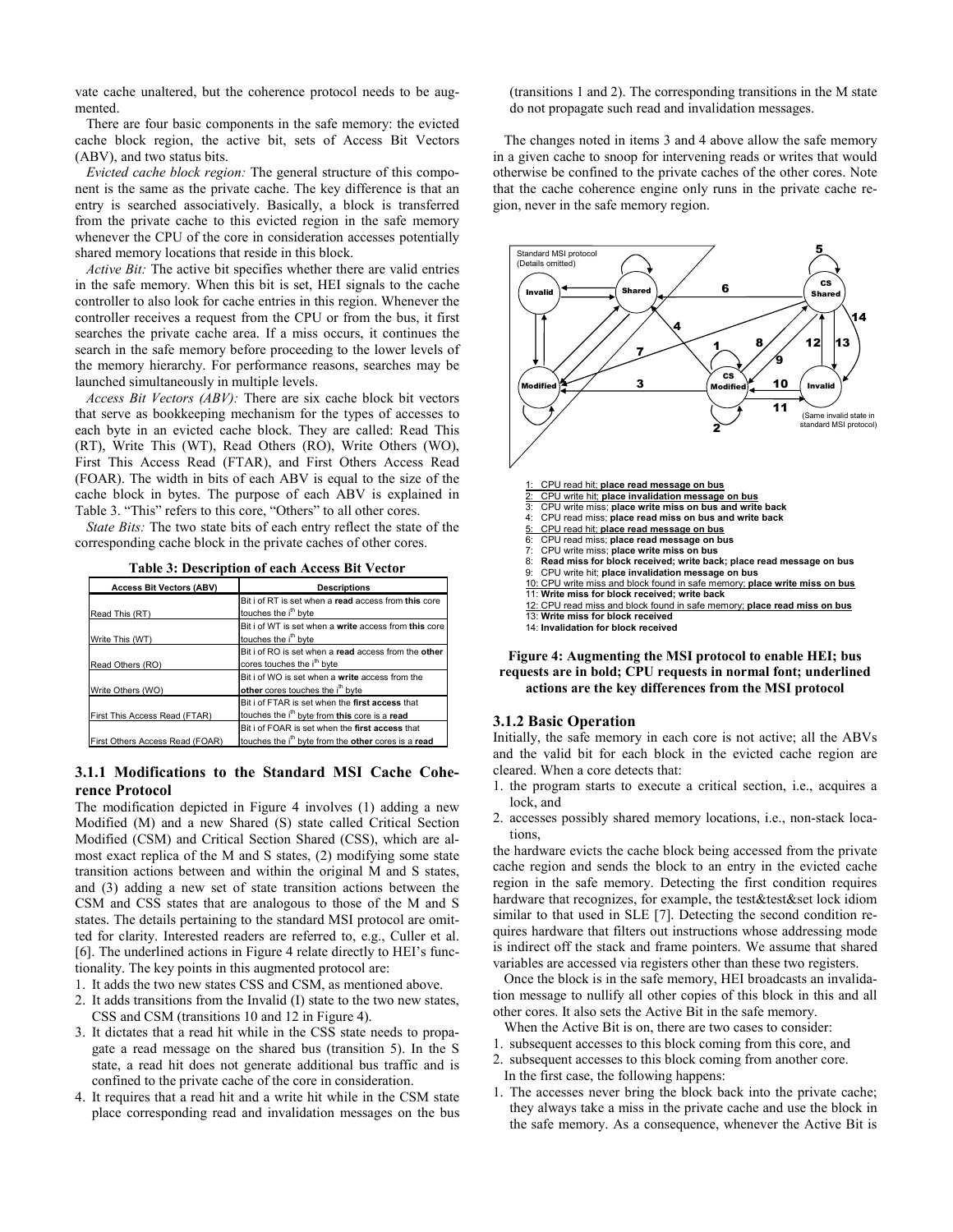on, any misses in the private cache need to search the safe memory for a matching entry before going to the next level of the memory hierarchy.

2. The accesses set the appropriate bits in each of the RT, WT, and FTAR bit vectors. Recall that these sets of ABVs are for this core and are updated based on this core's requests.

In the second case, we may potentially have a race. The following happens:

- 1. The accesses are subject to the augmented cache coherence protocol described above as they are accessing the private cache.
- 2. The (active) safe memory in each core snoops on the bus for messages that may be relevant and sets the appropriate bits in each of the RO, WO, and FOAR vectors.

Upon exiting from a critical section, HEI resolves races according to the table in Figure 5, which is based on Table 1 in Section 2. Races are resolved at byte granularity using the information from the six Access Bit Vectors. The information from the RT, WT, RO, and WO bit vectors are sufficient to infer some race types. However, for the entries labeled A, B, and C in Figure 5, we need the information stored in the FOAR and FTAR bit vectors to pin down the exact race type. To resolve the race correctly, HEI retrieves the latest block copy that resides outside of the safe memory. This block should be in one of the three states I, CSS, or CSM. To do so, the hardware consults the state bits. If the block is in either the I or CSS state, it obtains the latest copy from the main memory; otherwise, it requests the block from the core that has the block in the CSM state. Upon receiving the latest copy, the hardware inspects the block byte by byte. Based on the race resolution in Figure 5, it determines for each byte whether to pass on the value from the block in the safe memory or from the outside block.

After successfully resolving any possible races for each byte in a block, HEI processes the next valid block in the safe memory until all valid blocks in the evicted cache region have been processed. Then, it resets the valid bits, the ABVs, and the Active Bit. Note that the hardware needs to ensure that this process happens atomically. A straightforward way of ensuring this is to lock the bus so that only bus transactions from the core that is resolving the race are allowed during this time period. As we will show in the next section, critical section memory accesses constitute only a very small fraction of the total memory accesses, so this simple but seemingly costly way of ensuring atomicity should work well in practice. Furthermore, for most critical sections, the number of entries in the evicted cache region is small.

When encountering the RrwW race case that HEI cannot tolerate, the hardware reverts to detection mode and terminates program execution. The HEI hardware allows logging of quite detailed information including addresses, type, and sequence of accesses involved in the race. Such information can be a helpful debugging aid to identify the cause of the data race offline.

#### **3.1.3 Nested and Overlapped Critical Sections**

The HEI mechanism described thus far is designed to handle nonnested non-overlapped critical sections. It may seem like the simplest way to extend the basic hardware to cope with nested critical sections is to flatten them and to add a counter that keeps track of the nesting level. Unfortunately, this simple scheme does not faithfully preserve the original lock-based program semantics (see the example in Section 7) and does not correctly handle overlapped critical sections.

To remedy this situation, we need the ability to perform race resolution at every critical section exit. Thus, we have to associate a lock variable with each access (the term lock variable here refers to the memory location used in the test&test&set operation, which marks the start of a critical section). Since HEI resolves races at byte granularity, having a lock variable associated with each byte in

a cache block is potentially costly. If we take a slightly less ambitious approach and decide not to support arbitrary levels of nesting or overlapping, we can scale back the hardware considerably. Based on the benchmark programs we studied, nesting levels greater than two occur rarely. Hence, we believe supporting up to four nesting levels will accommodate the majority of lock-based programs.

|          |             |          |                    |                      |             | Serializable execution enforced By |            |            |             |   |  |  |
|----------|-------------|----------|--------------------|----------------------|-------------|------------------------------------|------------|------------|-------------|---|--|--|
| WT       | RO          | WO       | Race type (if any) |                      |             | HEI                                |            |            |             |   |  |  |
| $\Omega$ | 0           | $\Omega$ | No race            |                      |             |                                    | None       |            |             |   |  |  |
| $\Omega$ | $\Omega$    | 1        | No race            |                      |             |                                    | None       |            |             |   |  |  |
| $\Omega$ | 1           | $\Omega$ |                    | No race              |             |                                    |            | None       |             |   |  |  |
| $\Omega$ | 1           | 1        |                    | No race              |             |                                    |            | None       |             |   |  |  |
| 1        | $\Omega$    | $\Omega$ |                    | No race              |             |                                    |            | None       |             |   |  |  |
| 1        | $\Omega$    | 1        |                    | No race              |             |                                    |            | None       |             |   |  |  |
| 1        | 1           | 0        |                    | WrW                  |             |                                    |            | rWW        |             |   |  |  |
| 1        | 1           | 1        |                    | WrwX, No race        |             |                                    |            | rwWX. None |             | Α |  |  |
| $\Omega$ | $\Omega$    | $\Omega$ | No race            |                      |             |                                    |            | None       |             |   |  |  |
| $\Omega$ | $\Omega$    | 1        | XwR                |                      |             |                                    | XRw        |            |             |   |  |  |
| $\Omega$ | 1           | $\Omega$ | No race            |                      |             |                                    | None       |            |             |   |  |  |
| $\Omega$ | 1           | 1        | RrwR, XwR          |                      |             |                                    | RRrw, XRw  |            |             |   |  |  |
| 1        | $\Omega$    | $\Omega$ | No race            |                      |             |                                    |            | None       |             |   |  |  |
| 1        | $\Omega$    | 1        | <b>XwR</b>         |                      |             |                                    | <b>XRw</b> |            |             |   |  |  |
| 1        | 1           | $\Omega$ |                    | WrW                  |             | rWW                                |            |            |             |   |  |  |
| 1        | 1           | 1        |                    | WrwX, RrwW, XwR, RwW |             | rwWX, Not serializable, XRw, RWw   |            |            |             | С |  |  |
|          | Case A:     |          |                    | Case B:              |             | Case C:                            |            |            |             |   |  |  |
|          | <b>FOAR</b> |          | Race type          | <b>FOAR</b>          | Race type   | <b>FOAR</b><br><b>FTAR</b>         |            |            | Race type   |   |  |  |
|          | 0           |          | No race            | 0                    | <b>XwR</b>  |                                    | 0          | 0          | <b>XwR</b>  |   |  |  |
|          | 1           |          | WrwX               | 1                    | <b>RrwR</b> |                                    | $\Omega$   | 1          | WrwX        |   |  |  |
|          |             |          |                    |                      |             |                                    | 1          | 0          | <b>RwW</b>  |   |  |  |
|          |             |          |                    |                      |             |                                    | 1          | 1          | <b>RrwW</b> |   |  |  |

**Figure 5: HEI resolution table based on Access Bit Vectors** 

#### **3.1.4 Fallback Mechanism**

If the HEI resources are exhausted while the program is inside of a critical section, there are two possibilities to consider: (1) a race has already been detected, or (2) a race has not yet occurred. In the former case, the fallback is simply to stop program execution and report the race. Resolving the race in the middle of a critical section is not defined in HEI. The focus of the fallback mechanism, therefore, is on the second case where program execution must be allowed to continue. Abruptly stopping the program is not an acceptable solution in this case. After all, the introduction of HEI should not interfere with legitimate race-free runs of programs. The basic idea behind the recovery is to reconcile the copies of each of the active cache blocks in the safe memory region and to update the shared memory before program execution resumes. Consider each cache block residing in the safe memory region. Instances of these cache blocks may exist in (1) one other processor in the CSM state or (2) one or more other processors in the CSS or invalid state. The recovery machinery needs to flush all instances of these cache blocks to memory and make sure that each byte in the blocks holds the latest value from the last write to this byte. To do this correctly, the machinery only needs to consult the two write access bit vectors, WT and WO, associated with each cache block in the safe memory region. To ensure atomicity of the recovery process, the shared bus is locked until the flushing is completed.

### **4. Discussion**

This section compares and contrasts the two other isolation enforcement techniques most closely related to ours, transactional memory (TM) and PACMAN [8]; the former is a well-studied technique whereas the latter is quite new.

*General approach:* Pacman is a hardware technique that tolerates races by stalling the unsafe threads whose accesses interfere with those in the safe thread that is executing in a critical section. At the heart of Pacman is a centralized piece of hardware (which can be made distributed) called SigTable. An entry in the SigTable stores the signature of the addresses being touched by the safe thread as well as its PID. Pacman monitors accesses from all other threads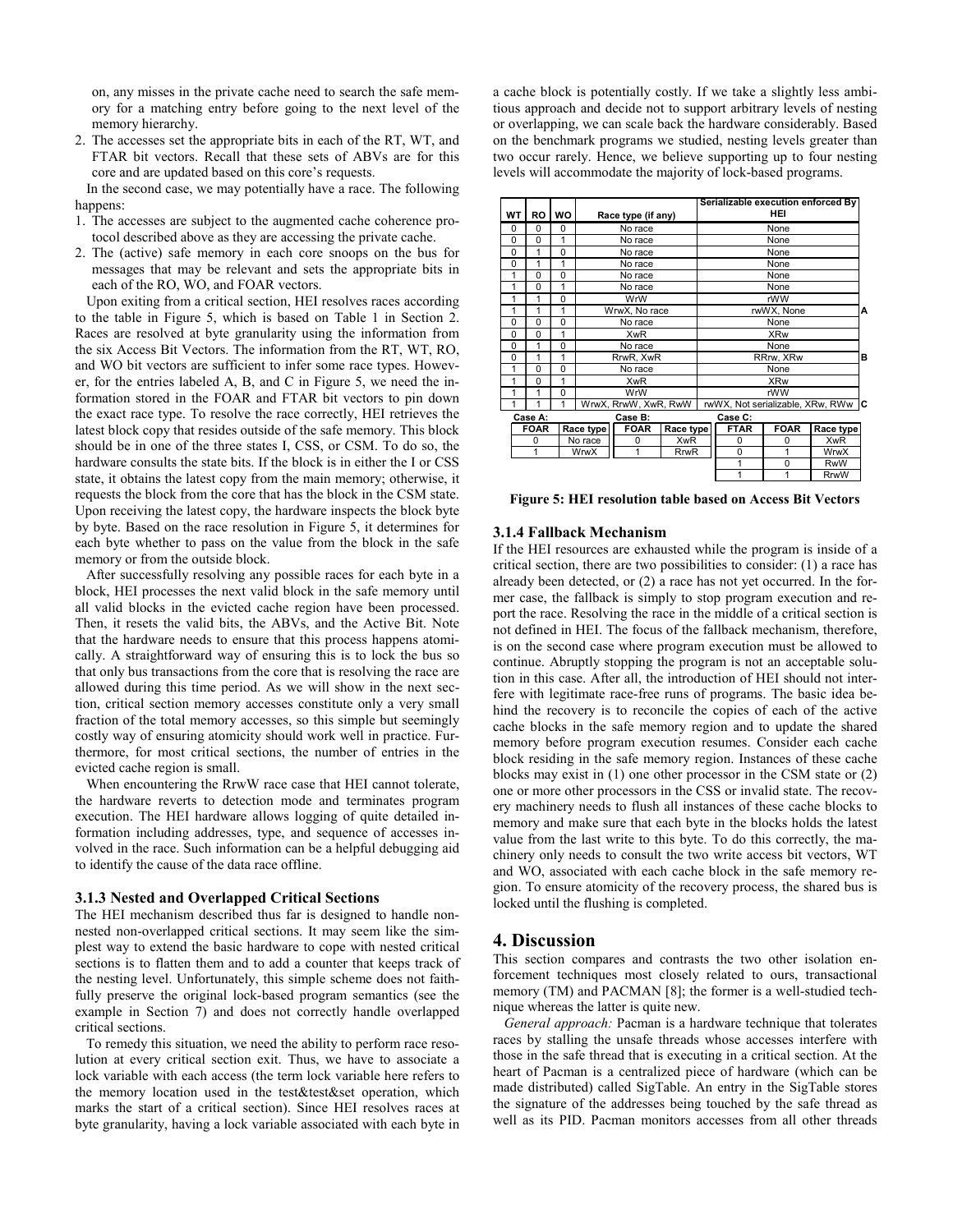through coherence transactions to check whether their addresses are in the stored signature. If so, there is a potential race and the access requests from other threads are nacked, thus effectively stalling those threads. Pacman's hardware is placed at the network level so it is unintrusive in the sense that it minimally interferes with the normal processor-cache operations. Pacman could also be used as a race detector, but it is not designed for this purpose as the SigTable holds limited access information and the use of signatures may alias addresses that could result in false positives.

HEI is more intrusive as it is placed directly at the cache level that handles coherence transactions. HEI is distributed among each core's private cache. There is no explicit stalling of threads in HEI; race toleration occurs only at the exit of safe threads' critical sections. HEI readily supports detection and toleration modes as the safe memory contains more access information down to byte granularity and uses full addresses. If it is desirable to have Pacman's style stall-based tolerance, HEI can be modified to emulate it by nacking all external requests that hit in the safe memory.

The HEI mechanism is similar to TM with a lazy versioning policy and lazily detecting conflicts among transactions. However, it is not based on optimistic synchronization as TM is; there is no notion of abort-and-rollback, nor is there a need for contention management. Whereas handling side effect operations and nested transactions are still open issues with TM, HEI handles all I/O operations as well as overlapped critical sections transparently, preserving the semantics of the original lock-based program.

Pacman can also be viewed as pessimistic TM that has no notion of versioning or resolving conflicts (as it prevents them in the first place). Hence, the TM issues mentioned above become non-issues in Pacman as well.

*Isolation enforcement capability:* there exist TM mechanisms that guarantee isolation among transactions and between transactions and non-transactions [9]. Pacman, being a pessimistic TM, can also fully enforce isolation in lock-based code. HEI, on the other hand, fails to enforce isolation when it encounters RrwW race cases. In Section 6, we outline a modification to the standard HEI implementation that can tolerate RrwW races.

*Speculative execution:* TM has this at heart, and, hence, it needs sophisticated techniques to deal with rollback and contention management. In addition, there are open issues with I/O operations. Pacman and HEI never perform speculative execution, so both never have non-undoable actions like I/Os. Encountering of conflicting accesses result in a thread stall in Pacman whereas HEI allows all threads involved in a conflict to progress if it can tolerate the race or terminates the execution and reports the race otherwise.

*Starvation and deadlock:* this is a major issue in TM that often needs sophisticated contention management to resolve. It is also an issue in Pacman. A simple deadlock case involves two threads using different locks to guard the same protected shared variables, nacking each other while both execute inside of the critical sections. Pacman requires a rather elaborated scheme to deal with this situation. HEI, on the other hand, never encounters such an issue. It always makes forward progress when it can tolerate the race or terminates program execution and reports the race if it cannot. Even when multiple threads exhaust their HEI hardware and need to perform flushing, deadlock cannot occur in HEI as the only resource each thread needs is the bus, which acts as a serialization point that each thread needs to acquire through arbitration before flushing. Once a thread acquires the bus, it does not need to wait for any other resources to perform flushing.

*Hardware complexity:* it is clear that optimistic concurrency, which needs to satisfy both performance and isolation goals in TM, requires more complex hardware than both Pacman and HEI. The major components in Pacman and HEI, the safe memory and the SigTable, are both regular, table-like structures. The SigTable is a bit more complicated as it works with encoded addresses. However, it is the control logic that makes Pacman more complex than HEI. Pacman's control logic needs to handle deadlock and requires some intrusive hardware addition to be made to the cache hierarchy. In addition, placing the SigTable at the network level makes it tricky to reason about atomicity.

*Scalability:* HEI has limited scalability as its mechanism is tied to bus-based schemes. Pacman can be made more scalable with a distributed SigTable. Scalable TM has been demonstrated by, for example, Chafi et al. [10].

*Executables:* Pacman and HEI operate largely on unmodified lock-based executables. They can run code that uses lock-free data structures that contain intentional races and treat them as harmless since these races involve accesses to shared data only outside of lock regions. TM, on the other hand, operates on transactional code. Lock-based code can run on TM hardware, but it first needs to be transactified, i.e., converted from lock-based to transaction-based code. This conversion, however, is not trivial [11].

### **5. Evaluation**

### **5.1 Benchmarks**

We use 13 applications from the SPLASH2 [12] and PARSEC [13] benchmark suites for our evaluation. The eight programs from the SPLASH2 suite were chosen per the minimum set recommended by the suite's guidelines. They are *cholesky*, *fft*, *lu*, *radix*, *barnes*, *ocean*, *radiosity*, and *water*. We replaced the SPLASH2 suite's PARMAC macros with a pthreads library implementation. For each of the eight programs, the default inputs were used. We selected the five programs from the PARSEC suite that use the pthreads library. They are *dedup*, *facesim*, *ferret*, *fluidanimate*, and *x264*. The PAR-SEC suite aims to provide up-to-date multithreaded programs that focus on workloads in recognition, mining, and synthesis. They are run with the simlarge inputs.

### **5.2 System and Compiler**

All benchmarks are compiled and run on a 32-bit system with a four-core 2.8 GHz Xeon CPU with 16 kB L1 data cache per core, a 2 MB unified L2 cache, and 2 GB of main memory. The operating system is Red Hat Enterprise Linux Release 4 and the compiler is gcc version 3.4.6. We compiled the SPLASH2 and PARSEC programs per each suite's guideline.

### **5.3 Quantitative Assessment of HEI**

This subsection investigates quantitatively the characteristics of the safe memory and the potential overhead when running the benchmark applications under HEI. We first focus on the amount of hardware required to protect the critical sections. Then, we look at the frequency of critical section executions and the effect on the execution time of each application given certain overheads incurred by HEI.

Figure 6 shows, for each application, the fraction of critical section executions that are fully covered by HEI when the block size is 64 bytes and the number of safe memory entries is 32, 64, or 128. HEI fully covers a critical section execution when, for a given amount of hardware, it does not cause overflow in the safe memory. For 64 entries, over 93% of the critical section executions in each application are covered. When doubling the number of entries to 128, the coverage increases to 99%. Figure 7 shows, for varying block sizes, the average number of safe memory entries each application operates on. For a 64-byte block, all applications except *dedup* and *ferret* often process less than 8 entries. To obtain the result in Figures 6 and 7, we use our in-house cache simulator that implements the modified MSI protocol as described in the previous section. The simulator is implemented as a Pintool plug-in [14] that runs with the Pin dynamic binary instrumentor.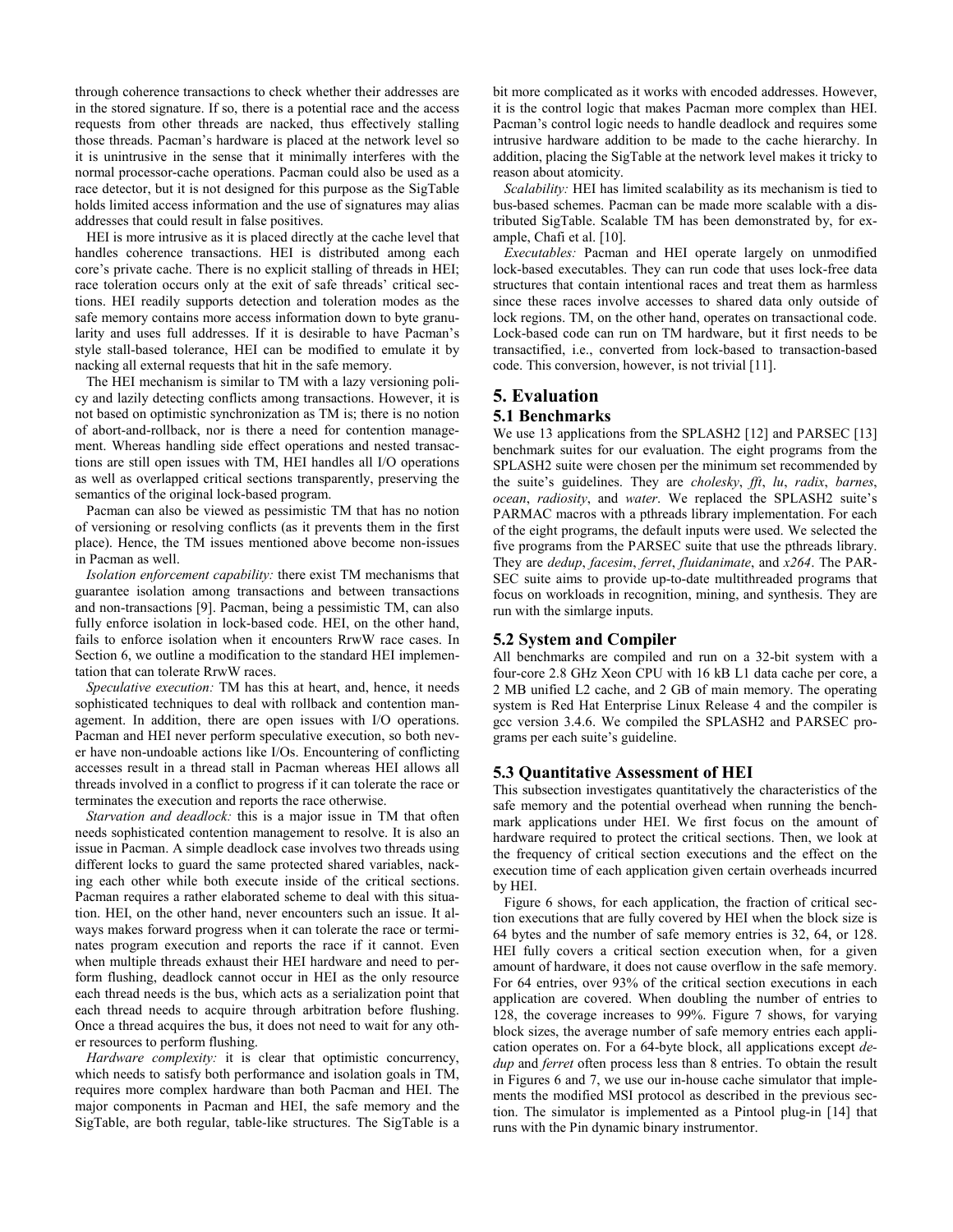

**Figure 6: HEI coverage of critical section execution for 64-byte blocks (y-axis not zero based)** 



**Figure 7: Median number of entries in the evicted cache of the safe memory required by HEI for different block sizes** 

**Table 4: Critical section execution characteristics of each benchmark application** 

|               | Avg. Uniq.<br>Mem. Loc.<br>Touched | % Mem.<br>Access | % Time 4-<br>core | % Time 8-<br>core | % Time 16-<br>core |
|---------------|------------------------------------|------------------|-------------------|-------------------|--------------------|
| cholesky      | 14.34                              | 0.06%            | 0.22%             | 0.44%             | 0.88%              |
| fft           | 6.83                               | < 0.001%         | 0.004%            | 0.007%            | 0.014%             |
| lu            | 20.93                              | < 0.001%         | 0.02%             | 0.03%             | 0.06%              |
| radix         | 22.57                              | < 0.001%         | 0.001%            | 0.003%            | 0.006%             |
| barnes        | 43.05                              | 0.43%            | 10.94%            | 19.72%            | 32.95%             |
| ocean         | 20.99                              | < 0.01%          | 0.03%             | 0.06%             | 0.12%              |
| radiosity     | 4.92                               | 0.49%            | 23.62%            | 38.21%            | 55.30%             |
| water-spatial | 15.70                              | < 0.01%          | 0.02%             | 0.03%             | 0.07%              |
| dedup         | 121.30                             | 0.73%            | 4.47%             | 8.55%             | 15.76%             |
| facesim       | 15.40                              | < 0.01%          | 0.07%             | 0.15%             | 0.29%              |
| ferret        | 92.76                              | 1.22%            | 6.93%             | 12.96%            | 22.94%             |
| fluidanimate  | 15.00                              | 1.36%            | 4.32%             | 8.29%             | 15.30%             |
| x264          | 6.47                               | < 0.01%          | 0.01%             | 0.02%             | 0.03%              |

From the simulation result in Figures 6 and 7, we see that covering the majority of critical section execution does not require an excessive amount of hardware. In addition, most critical section executions exercise only a small fraction of the hardware.

Next, we look at the characteristics of critical section executions with a focus on memory accesses. Table 4 summarizes the results. In the first data column, we show the average number of memory locations touched within a critical section. These are the possibly shared locations accessed by each thread. Recall from the previous section that we exclude all stack accesses via frame and stack pointers. Most applications access no more than 20 locations on average. The number for *radix* is slightly above 20 and for *barnes* it is 43. *ferret* and *dedup* perform significantly more accesses than the other applications. These two benchmarks execute loops inside of critical sections whereas all the other programs loop over their critical sections. This access information is in line with the results for the amount of hardware and the coverage shown in Figure 6.

The second column of Table 4 shows the fraction of memory accesses inside critical sections as a percentage of all memory accesses. As we can see, accesses inside of critical sections are relatively infrequent events. The percentage for all the benchmarks except *ferret* and *fluidanimate* is less than 1%. After all, parallel programs try to avoid serial execution, the part where Amdahl's law limits performance. The quantities in the first and second columns are obtained from dynamic program analysis using Pin; we dynamically instrumented all machine instructions – inside and outside of critical sections – that have at least one memory operand not accessed via the stack or frame pointer.

The third, fourth, and fifth columns show the fraction of total execution time spent in critical sections for 4, 8, and 16-core machines. We set the limit at 16 cores as we do not project HEI to be applicable beyond this point. To measure the time, we inserted a call to the clock\_gettime() function at each critical section entry and exit point. In case of nested critical sections, we flatten them and measure the time for the outermost critical section. clock gettime() provides an interface to a high-resolution timer with roughly nanosecond accuracy. To get accurate timing measurement, we configure all the programs to execute with only a single thread. Then, we estimate the time spent outside of the critical sections by assuming that those portions can be fully parallelized. Hence, if each program is to run on an *n*-core machine, this portion of time is divided by *n*. The fraction of time spent in the critical sections is calculated as:

$$
\frac{\text{(time spent in CS)}}{\text{(time spent outside CS)}} + \text{(time spent in CS)}
$$

We see that only *radiosity*, *barnes*, *dedup*, *ferret*, and *fluidanimate* have a noticeable fraction of time in critical sections, ranging from around 4% to 55%. All the other applications spend less than 1% of their execution time in critical sections. As expected, when the number of cores increases, the fraction of time inside of critical sections becomes more significant, especially when we assume that the code outside of critical sections can be fully parallelized.

The results obtained so far seem to suggest that the HEI overhead should not be significant. The safe memory hardware is small and most of the time only a small fraction of it is exercised. In addition, memory accesses in critical sections are relatively infrequent and most parallel applications spend little time in critical sections.

### **5.4 Qualitative Argument for HEI Overhead**

This subsection offers qualitative arguments as to why the HEI overhead is unlikely to be excessive. We focus on two factors: the HEI memory bandwidth requirement and the HEI overhead when executing inside of critical sections.

To understand the bandwidth requirement, we need to look at the modified MSI protocol in Figure 4. The bottom line is that a system with HEI consumes about as much bandwidth as a system without it. The only time that a system with HEI generates extra coherence messages from cores not executing in critical sections is when the other cores have cache blocks in either CS modified or CS shared states (Figure 4 messages 1, 2, and 5). Since this usually signals a race, it should occur rarely.

Next we look at HEI's critical section execution overhead. The performance penalty of HEI comes primarily from two sources, accessing safe memory and resolving races. As the result in Section 5.3 indicates, the majority of critical section executions exercises fewer than 8 entries in the safe memory. Therefore, the associative search associated with each safe memory access should require only a couple of cycles more than a normal L1 access. This may be a significant overhead for accesses that would have hit in the L1. However, such an access is more likely to first miss in the L1 (after all, it is a shared variable), in which case the overhead becomes insignificant.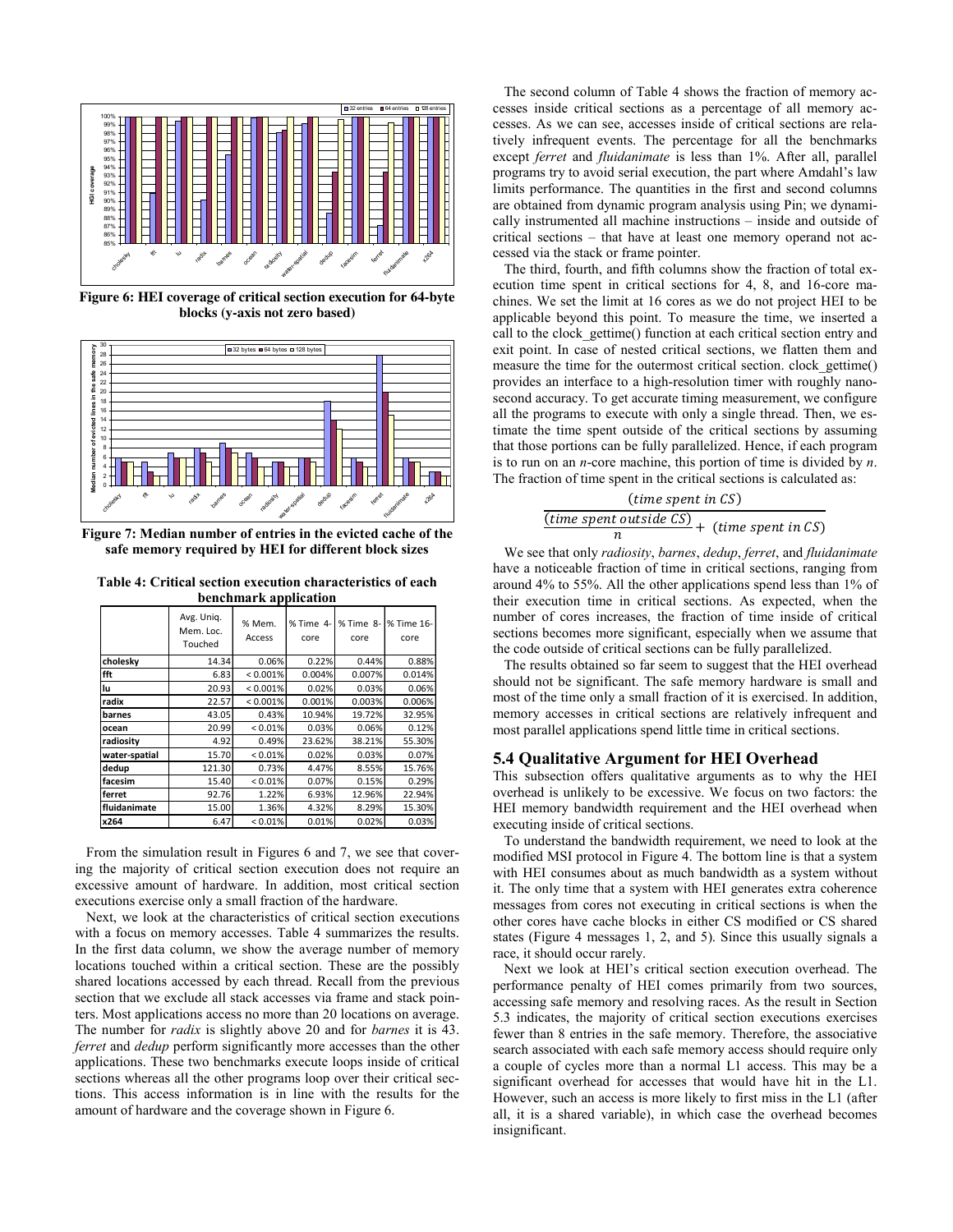The resolution hardware is made of combinational logic that requires only simple AND gates followed by OR gates to process the access bit vector and "filter" bytes in a safe memory entry to pass on. It should take less than one cycle per resolution. If we need faster race resolution, more hardware can be added to resolve races in parallel.

# **6. Enforcing Isolation for the RrwW Race with Re-execution**

As described, HEI is not able to guarantee isolation for the race case RrwW. However, this case can be serialized as rwRW if we have the ability to re-execute the RW operations in the safe thread after having seen the intervening rw operations from the non-safe thread. Assuming we have a mechanism for re-execution, guaranteeing isolation for this race case becomes viable. This section quantifies the potential to enhance HEI through critical section re-execution on the benchmark programs.



**Figure 8: Worst-case measurement for fraction of shared accesses where isolation can be guaranteed** 

First, consider the re-execution capability of a particular critical section execution. We consider three categories: non-reexecutable, lightweight re-executable, and heavyweight re-executable. A nonre-executable critical section always involves interactive I/O operations that cannot be undone or repeated. A lightweight re-executable critical section does not have calls to library functions that invoke operating system services. Therefore, it can be re-executed by checkpointing the register and memory reads in the critical sections in user code and address space. A heavyweight re-executable critical section contains calls that invoke operating systems services that can potentially be undone by checkpointing the full memory state in both user and OS space, including calls to threading and synchronization operations in the pthread library.

We then measure the fraction of shared accesses where HEI can guarantee isolation in each benchmark application. The results of this experiment for all critical section executions are shown in Figure 8. This is the worst-case measurement, i.e., at least this fraction can be guaranteed. The reading at 50% means that, on average, for a given memory location accessed inside of critical sections, at least half of the accesses can be guaranteed isolation, i.e., they can be serialized with racing accesses.

The first bar in Figure 8 shows, for each application, the measurement without any re-execution. In essence, this bar indicates the fraction of all accesses to a given shared memory location inside of critical sections that do not start with a read that is later followed by a write (which is indicative of RW operations). Recall that when this is the case, it guarantees that race case RrwW cannot happen, and, hence, isolation can always be guaranteed. We find two extreme cases. *fluidanimate* has zero potential whereas *x264* has 100%. *barnes* hovers just above 50% and most of the benchmarks have less than 50% potential. When considering lightweight reexecution, the potential shoots up dramatically in a number of applications, particularly in *fluidanimate* where it jumps from 0% to 100%. Other benchmarks with large improvements are *cholesky*, *barnes*, *radiosity*, and *facesim*. Expectedly, when considering heavyweight re-execution, we see 100% potential in all benchmark applications except those that contain non-reexecutable critical sections, i.e., *fft, radix, dedup, and ferret.* 

# **7. Enabling HEI with Hardware TM**

Anticipating the arrival of hardware TM [15], it seems expedient to fit the HEI mechanism into this framework. This section investigates how to accommodate the HEI functionality in this way. A related work albeit with a different focus by Gupta et al. [16] leverages the conflict detection in TM to detect data races.

Because piggybacking on hardware TM requires a minimal increase in hardware budget and complexity, processor manufacturers may be inclined to support both HEI and TM at the same time with the former geared towards enhancing reliability of existing lockbased programs and the latter towards transaction-based parallel applications.

As HEI is designed to work transparently with existing lock-based program binaries, a pre-processing system is needed to "transactify" lock-based programs into transaction-based programs where lockbased critical sections are transformed into atomic blocks marked by transaction constructs recognized by the hardware TM. Note that essentially all this system does is replace lock-based constructs with some constructs recognized by the TM hardware. No knowledge about HEI or TM semantics is incorporated at this point. An example of such a system is HyTM [17]. The following are some necessary conditions for HEI to function on top of hardware TM.

*1. Use deferred (a.k.a. lazy) update:* To be compatible with HEI, the hardware TM must not modify the shared data directly. Most proposed hardware TMs that buffer updates in private caches satisfy this requirement. However, there exist hardware TM systems such as Wisconsin's LogTM [9] that do not. LogTM uses an eager update protocol that is not compatible with HEI.

|  | 2. Support open-nested semantics: To accommodate nested criti- |  |  |  |  |  |
|--|----------------------------------------------------------------|--|--|--|--|--|
|  |                                                                |  |  |  |  |  |

| $P = 4:$                    |
|-----------------------------|
| Lock (mutex X);             |
| $Q++;$                      |
| Lock (mutex Y);             |
| $P++:$                      |
| Unlock (mutex Y);           |
| do $\{\}$ while $(P < 5)$ ; |
| Unlock (mutex $X$ );        |

cal sections and follow their lock-based program semantics faithfully, the hardware TM needs to provide support for open nesting. Simple flattening is not sufficient to embrace nested critical sections as it may prevent forward progress in the original lock-based program. To make this more concrete, consider the following (somewhat contrived) example.

In this example, the lock variable mutex\_X protects the update to variable Q whereas mutex Y protects the update to

variable P. The mutex\_Y critical section is nested in the outer mutex\_X critical section and, just before exiting from the outer critical section, there is a do-while loop that spins on the condition  $(P < 5)$ . If the underlying hardware TM uses a deferred update protocol and flattens nested transactions, when the example code is "transactified", it will keep spinning on the do-while loop after executing the inner critical section as the updated value of the shared variable P will not be made visible until the outer critical section completes.

Unfortunately, recently proposed hardware TM systems handle nested transactions by flattening them. Therefore, for the current generation of TM hardware to accommodate nested critical sections in the way HEI requires, it may need assistance from special hardware as outlined in Section 3.1.3.

*3. Disable concurrent transactions:* For HEI, there is no notion of concurrent execution of critical sections. To enforce this condition, the hardware TM must disallow concurrent transactions that originate from the same mutex variable. Disabling a given transaction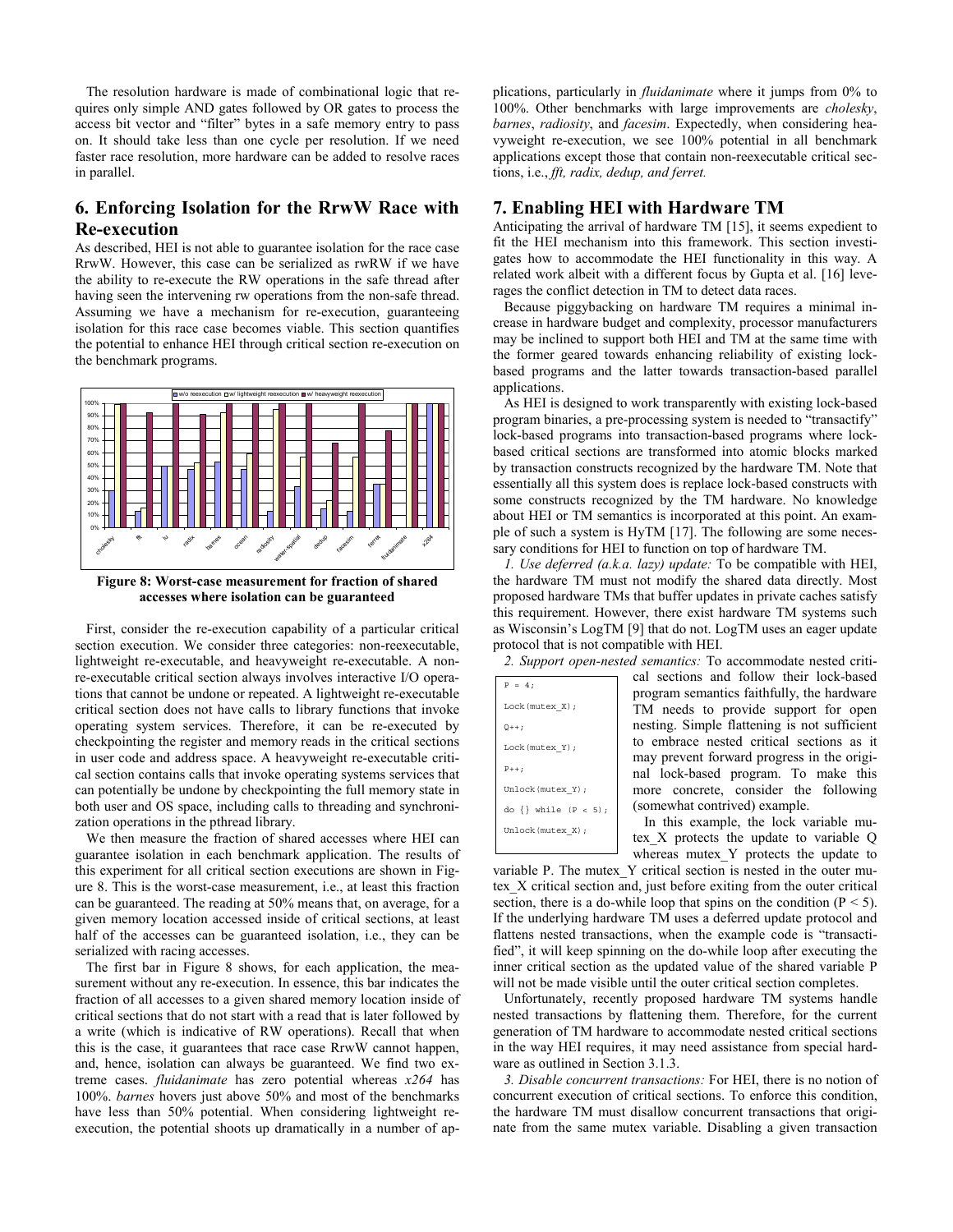should not be hard to accomplish as the TM hardware already contains structures to track a new transaction that is about to execute in the middle of an outstanding transaction. However, recognizing which transaction to disable requires special treatment. During the "transactification", an atomic block derived from a corresponding critical section needs to be augmented with the mutex variable that is associated with the critical section. When the TM hardware processes a given atomic block, it checks whether the atomic block is generic, i.e., coming from purely transaction-based code, or derived, i.e., coming from lock-based code. It imposes no restriction on the concurrent execution of the former, but prohibits concurrent execution of the latter.

*4. Detect conflicts from non-transaction executions:* If the hardware TM is only concerned with conflicts among transactions, it needs to be augmented to detect conflicts from non-transaction execution to support HEI. The contention management hardware is not needed when in HEI mode because HEI always guarantees forward progress. However, additional resolution hardware is needed. This is simple hardware whose primary function is to propagate memory writes based on the type of conflict detected.

# **8. Related Work**

# **8.1 Race Toleration**

Krena et al. [18] propose two schemes to dynamically heal data races for Java programs. In one scheme, they reduce the probability of races happening by forcing threads that are about to cause racy accesses to yield. This is done at the byte-code level through yield() calls. In the other scheme, they add extra locks to some common code patterns that are likely to result in races. Rajamani et al. [19] propose a run-time system called Isolator that enforces isolation through page protection. The idea is to protect the pages containing shared variables (that are protected by a lock) so that accesses to them can be intercepted. Then, accesses to those variables that observe the proper locking discipline are redirected to a local copy of the corresponding page. Any improper access will be to the original page and hence raise a page protection fault. Similarly, Abadi et al. [20] use page-level protection to guarantee strong atomicity in software transactional memory. Lucia et al. [21] tolerate some degree of atomicity violation with implicit atomicity by grouping consecutive memory operations into atomic blocks. To avoid concurrency bugs, Yu and Narayanasamy [22] constrain thread interleavings in production runs with Lifeguard Transactions (LifeTx). Legitimate interleavings are determined during the testing phase and LifeTx avoids untested interleavings, which are the sources of concurrency bugs.

### **8.2 Hardware Transactional Memory**

HEI is analogous to hardware TM, which was first proposed by Herlihy and Moss [1]. Their scheme works on a fully associative transaction cache and leverages the cache coherence protocol to detect conflicts. Rajwar and Goodman proposed Speculative Lock Elision (SLE) [7], a form of optimistic synchronization that elides locks in parallel programs and, thus, allows multiple critical sections that were mutually exclusive to execute concurrently. Their follow-up work, Transactional Lock Removal (TLR) [23], extends SLE to address issues with starvation as well as transactional semantics. The broad introduction of multicore chips around the year 2004 reinvigorated research in hardware transactional memory. Transactional Coherence and Consistency (TCC) from Stanford [24] is a hardware TM scheme that provides strong isolation and employs deferred policies for both update operations and conflict detections. In contrast to TCC, LogTM [9] from Wisconsin uses eager update and eager conflict detection protocols. LogTM's authors argue that commits happen more often than aborts so adopting all eager policies make the common cases fast. Ceze et al. [25] describes a hardware TM that does not rely on cache coherence to track and detect conflicting memory accesses. All the hardware TM schemes described thus far are bounded hardware TM. Cases for unbounded TMs have been described by Ananian et al. [26] and Rajwar et al. [27].

# **9. Conclusions**

This paper presents HEI, a hardware technique for enforcing isolation in lock-based parallel programs that leverages existing multicore chip components and the cache coherence protocol. We especially target programs written in type unsafe languages, which are prevalent in today's parallel programming world. HEI runs the original, unmodified executables and allows a racy program to execute race-free whenever it can enforce isolation; in the cases where it cannot, it reverts to detecting isolation violations. We evaluate HEI on 13 programs from the SPLASH2 and PARSEC suites and show the additional hardware cost and the overhead to be small. With increasing silicon real estate on a chip, we believe HEI to be a good hardware investment to enhance reliability of lock-based parallel program execution.

# **10. Acknowledgement**

We would like to thank the anonymous reviewers for their insightful comments on this paper. The Computer Systems Laboratory at Cornell University provided some of the computing resources used to obtain the results for this work. Martin Burtscher is supported by grants and gifts from NVIDIA and Intel. Paruj Ratanaworabhan is supported by grants from the Faculty of Engineering, Kasetsart University as well as a gift from the KSIP laboratory.

## **11. References**

- [1] M. Herlihy and J. E. B. Moss, "Transactional Memory: Architectural Support for Lock-Free Data Structures" *International Symposium on Computer Architecture*, 1993.
- [2] S. V. Adve and M. D. Hill, "Weak Ordering A New Definition" *International Symposium on Computer Architecture*, 1990.
- [3] T. Shpeisman, V. Menon, A.-R. Adl-Tabatabai, S. Balensiefer, D. Grossman, R. Hudson, K. Moore, and B. Saha, "Enforcing Isolation and Ordering in STM" *ACM SIGPLAN Conference on Programming Language Design and Implementation*, 2007.
- [4] P. Ratanaworabhan, M. Burtscher, D. Kirovski, B. Zorn, R. Nagpal, and K. Pattabiraman, "Detecting and Tolerating Asymmetric Races" ACM SIGPLAN Symposium on Principles and Practice of Parallel Programming, 2009.
- [5] N. Jouppi, "Improving Direct-Mapped Cache Performance by the Addition of a Small Fully-Associative Cache and Prefetch Buffers" *International Symposium on Computer Architecture*, 1990.
- [6] D. Culler, J. P. Singh, and A. Gupta, Eds., *Parallel Computer Architecture: A Hardware/Software Approach*. Morgan Kaufmann, 1998.
- [7] R. Rajwar and J. R. Goodman, "Speculative Lock Elision: Enabling Highly Concurrent Multithreaded Execution" *International Symposium on Microarchitecture,* 2001.